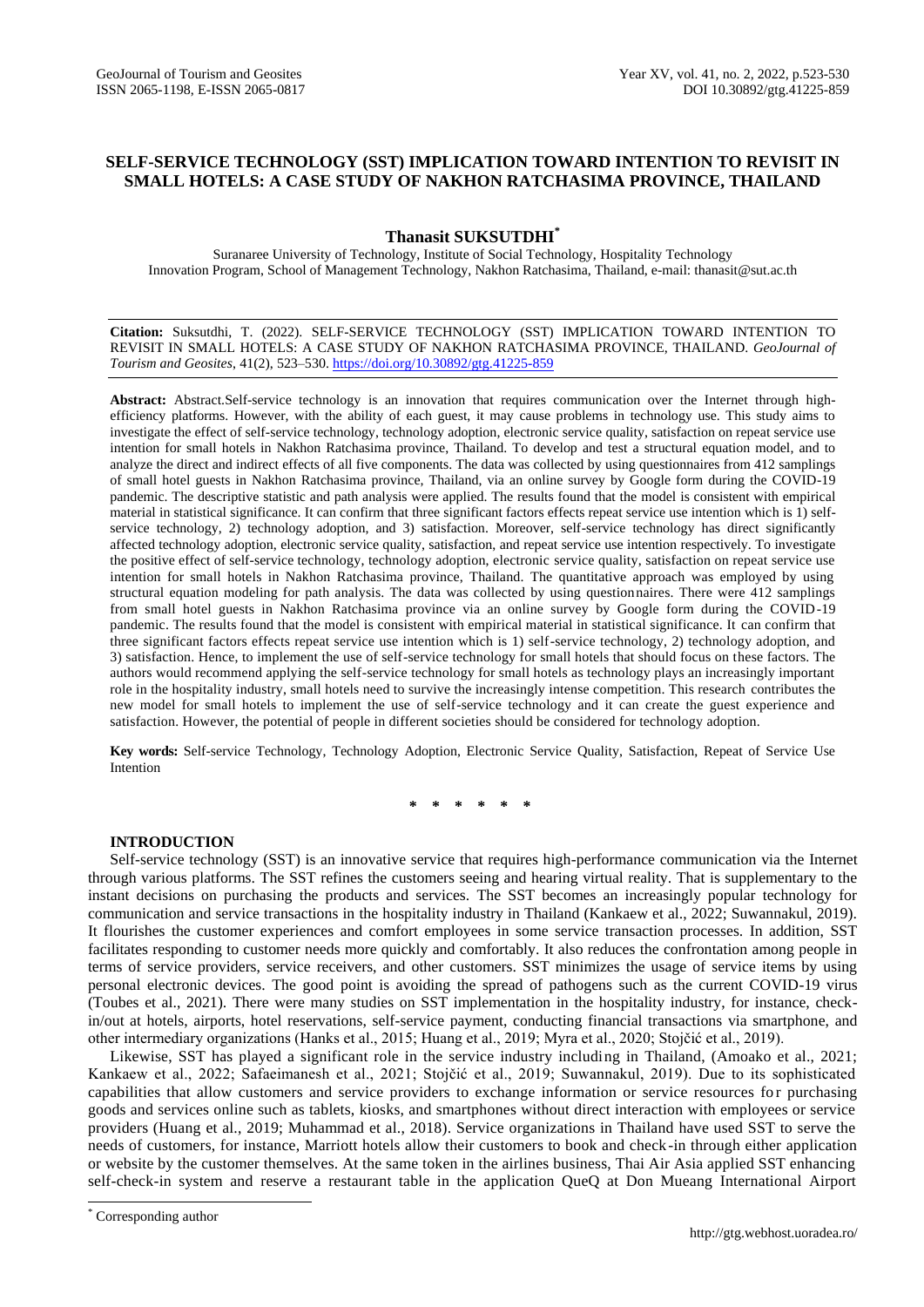(Kankaew et al., 2022; Suwannakul, 2019). However, the adoption of self-service technology needs to consider the importance of service quality as it is the key to delivering guest satisfaction (Giousmpasoglou and Hua, 2020). Since the satisfaction and the ability to meet the needs of customers that exceed their expectations are the heart of the hotel business. Hence, good service results in a customer's positive attitude, satisfaction, and intention to return.

On the other hand, if the customer's needs are not met as desired or expected, dissatisfaction will occur and directly affect the revisit intention (Beard and Russ, 2017; Zhong et al., 2017). In addition, there are additional factors that may cause the customer's decision to use or decline the service via SST for instance, the availability and understanding of each customer and service provider, ease of use, and fast response which can also limit the customer's refu sal to use the service via the operator's or agent's SST (Hanks et al., 2015; Huang et al., 2019; Myra et al., 2020; Stojčić et al., 2019). This is a challenge for the hotel industry in managing to achieve its goals while achieving profitability and reduci ng operating costs in terms of investment (Walker, 2017; Wang, 2022). However, the use of technology to serve hotel customers without interacting and assistance may lead to a response that does not meet the needs or expectations of the customer. Especially, if there are questions, doubts, system errors, or other needs arise during the use of the service, employees would be unable to respond to the need or solve the problem immediately and unable to recognize the true needs of customers directly (Considine and Cormican, 2016).

Nevertheless, the application of SST in hospitality is dramatically growing. According to the study of researchers found that in the future, especially new-generation hotel users will be more accepting and have less fear of technology which will be different from the current generation, especially, Gen P (Generation Plastic) aged between 18 and 24 (Huy et al, 2019). Thus, it is undeniable that technology will play an increasingly important role for service users and hoteliers, which is an important strategy for differentiating businesses that can meet the needs of the customers which is constantly changing based on the need for better services quality (Stojčić et al., 2019; Suwannakul, 2019; Hanks et al., 2015; Huang et al., 2019; Myra et al., 2020; Muhammad et al., 2018). In addition, travel distance is a crucial factor that determines tourism demand and guests' behavior. Hence, technology is considered as the factor that helps to reduce the process of service and save time, especially guests' timing consumption shapes their experiences and their satisfaction in a destination (Park and Yang, 2018). Hence, it is imperative to study hotel guests' acceptance of technology application so that operators can apply it appropriately, meet the customer's expectations, create customer's satisfaction, and affect the revisit intention (Suwannakul, 2019; Muhammad et al., 2018). In this research, the researcher selects chosen Nakhon Ratchasima province as a case, because it is the economic center of the lower northeastern region of Thailand, which has stated in the Economic Development Plan No. 5 of Thailand. Nakhon Ratchasima province has grown rapidly over the past few years. This is because of its biggest area province in Thailand. There are various popular touristic sites located its mountainous geographical where the temperature is fine all year round. Furthermore, the government has implemented development plan on the ground transport infrastructure of both road and high-speed rail connect to the province. This development is directly having a positive effect to the hotel industry in Nakhon Ratchasima province in terms of number of tourists visit. Consequently, hotel employs SST to deal with the augmenting number of tourists. In this study, therefore, the researcher stresses the adoption of SST in small hotels in Nakhon Ratchasima province examining the return intention of its customers. As well as, how well the small hotels perform in technology application to compete with chain hotels.

## **LITERATURE REVIEW**

Self-service Technology refers to technology that allows users to transact and exchange information or service resources by themselves through various intermediaries or platforms. Customers can access information anytime, anywhere, on their own from the start to the end of the transaction process without direct interaction with service personnel. Nowadays, SST has been developed to be more convenient and accessible on other platforms and many different applications (Huang et al., 2019; Muhammad et al., 2018). Many expert (e.g.: Huy et al., 2019; Scherer et al., 2015) have summarized types of SST which include 1) technology interfaces, the technology that require customers to use intermediaries for communication and transactions, 2) direct transactions, the technology that allows customers to exchange resources with service providers themselves, and 3) self-help, refers to technology that allows customers to learn, receive, train and provide all of their services until the end of a transaction.

From the research review of many experts for instance, Safaeimanesh et al. (2021) Scherer et al. (2015) and Shiwen et al. (2021) added that the offering of goods and services through SST in the hospitality industry has the key factors affecting the usability of SST which include: 1) the interface should be efficient and run smoothly without slow response or signal interruption, 2) information should be accurate, able to find complete information, and the accessibility to the information should be uncomplicated, 3) product presentation should be clear, interesting, and attractive to search for more details, 4) the design of the self-service technology media device should be designed to support a wide variety of functions of computer systems, 5) the payment system should be stable and highly secure, support various currencies and support a variety of payments such as cash, credit cards, etc., 6) web marketing often involves dynamic digital displays with multiple product views including comprehensive product information, many applications have mechanisms that can customize individual purchasing packages to meet the needs of different customers, 7) using a website to showcase a wide range of products through hyperlinks and system capabilities may create greater customer browsing preferences than vending machines, and 8) kiosks and websites that can be linked to the Internet and support staff access at all times will be able to respond to the needs of customers in a timely manner. In addition, many scholars mentioned factors a key benefit of SST implementation from a managerial perspective.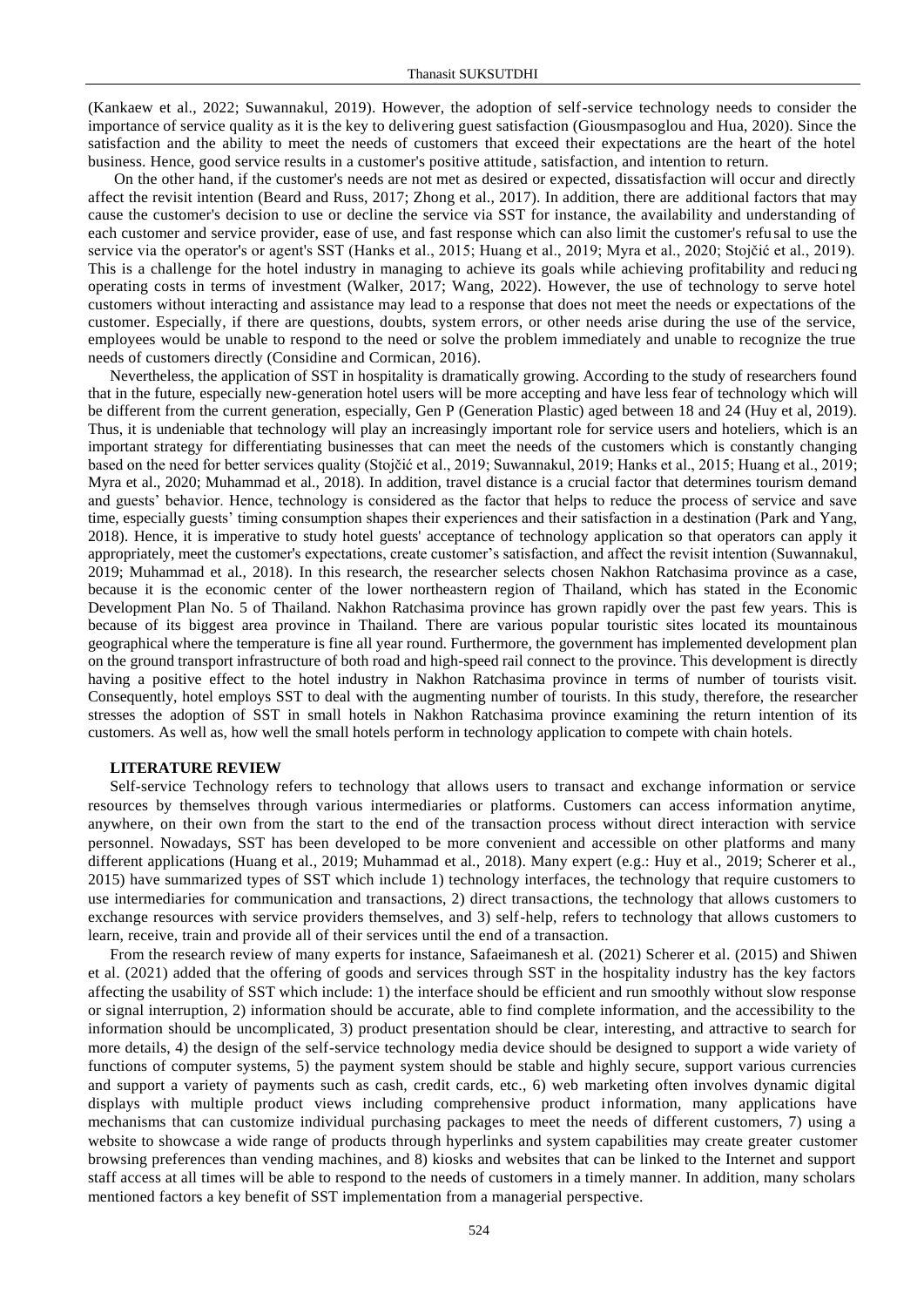On the other hand, efficiency, accessibility, privacy, and self-control over transactions are the main benefits of an SST, emphasized by customers (Giousmpasoglou and Hua, 2020). The SSTs have also been described as allowing the actual transaction to be performed more quickly or efficiently than does the interpersonal alternative which saves traveling time and reduces the service process clearly. This also helps to decreases tourism resources consumption (Muhammad et al., 2018; Park and Yang, 2018). Likewise, in the perspectives of service business executives think that using SST can reduce management costs, increase management efficiency, reduce investment in strategic non-value activities, and invest resources in value-added activities. In addition, Huang et al. (2019) studied on the influence of service quality on customer satisfaction and loyalty in the B2B technology service industry found that (1) service quality had a positive impact on customer satisfaction (2) Customer satisfaction positively influences customer loyalty and (3) brand awareness positively influences the relationship between service quality and customer satisfaction. Hence, it became a Hypothesis 1, 2, 3, and 4.

- **H1:** Self-service technology has a direct positive impact on technology adoption.
- **H2:** Self-service technology has a direct positive impact on electronic service quality.
- **H3:** Self-service technology has a direct positive impact on satisfaction.
- **H4:** Self-service technology has a direct positive impact on repeat of service use intention.

Technology adoption means that individuals learn and study through a process of self-realization and experimentation until assured that the technology can definitely be beneficial. It is an individual's mental process from the perception of an innovation or technology. The adoption might not happen if the users find the technology useless, difficult to understand, unaware, never used it, and unfamiliar with the technology (Infante-Moro et al., 2021). From the literature review found that technology adoption was related to several main factors, including 1) demographics and experiences influence perceptions of the benefits of information technology and perceptions of it as an easy-to-use system, 2) the perceived benefit of information technology is a factor that determines an individual's perception of how information technology can contribute to operational efficiency and is a direct factor in the intention to display behavioral use, and 3) perceiving that it is an easy-to-use system is a determining factor in terms of the quantity of success achieved whether it meets the needs or expectations. This is a factor that affects the perception of the benefits of information technology (Huy et al., 2019; Pizam et al., 2022; Xie and Kim, 2022).

Moreover, technology adoption places a high emphasis on perceived usability, ease of use, attitude, quality, achievement of system capabilities, high level of efficiency, and moderate privacy. The adoption of technology and the quality of electronic services had a statistically significant effect on user satisfaction. And the adoption of technology that delivered quality of service had a statistically significant effect on user satisfaction and (Mohamed and Ahmed, 2020). Furthermore, there are 3 factors of service innovation that affect the decision to stay in boutique hotels in the Northeast: diversifying the offering of hotel products and services and improving service. Innovative processes affecting the decision to stay in boutique hotels in the Northeast are based on two factors: workflow improvement factors; and practical factors supporting products and services (Amoako et al., 2021). Hence, it became a Hypothesis 5, 6, and 7.

- **H5:** Technology adoption has a direct positive impact on the quality of electronic services.
- **H6:** Technology adoption has a direct positive impact on satisfaction.
- **H7:** Technology adoption has a direct positive impact on repeat of service use intention.

Electronic service quality, service quality is related to the expectation of the customer in terms of quality after obtaining information about the service and the desire to use it. It is including evaluating and choosing to use the service in which the user compares expectations and perceived service performance. This is a concept that holds the principle of fault-free service operation and meets the needs and know the needs of the service recipient (Oliveras-Villanueva et al., 2020; Pakurár et al., 2019). However, Parasuraman et al. (2005) have presented E-S-QUAL" and "E-RecS-Qual" and group website quality measurements into four quality measurement dimensions: efficiency, fulfillment, system availability, and privacy. Whereas the study of Suwannakul (2019) has develo ped the tools to studied in the context of airline business found that the seven SSTQUAL measures were appropriate to assess service quality in a manner without interaction with service workers: functionality, enjoyment, security/privacy, assurance, design, convenience, and customization. In addition, it was found that there has not been any research that has applied the SSTQUAL measure to assess service quality through self-service technology in the context of airlines in Thailand. While Huang et al. (2019) study on the influence of service quality on customer satisfaction and loyalty in the B2B technology service industry found that (1) service quality positively influences customer satisfaction (2) Customer satisfaction positively influences customer loyalty and (3) brand awareness positively influences the relationship between service quality and customer satisfaction. Hence, it became a Hypothesis 8.

**H8:** Electronic service quality has a positive effect on satisfaction.

Satisfaction is the positive feeling or attitude of a person. It is the subjective feeling of happiness that arises from various forms of environmental stimulation because of comparing the information with expectations during the service. And often due to getting the desired response, if the service is below expectations, it will cause dissatisfaction which consists of two components: 1) perceived quality of service products, and 2) perceived quality of service offerings (Kotler and Armstrong, 2018; Shyju et al., 2021). Furthermore, some scholars added that satisfaction with the use of self-service technology, or intent to use it, is a manifestation of the subscriber's plans for intentionally and prioritizing the use of the service at a particular time. Satisfaction arises from the user's positive attitude towards such things as the satisfaction of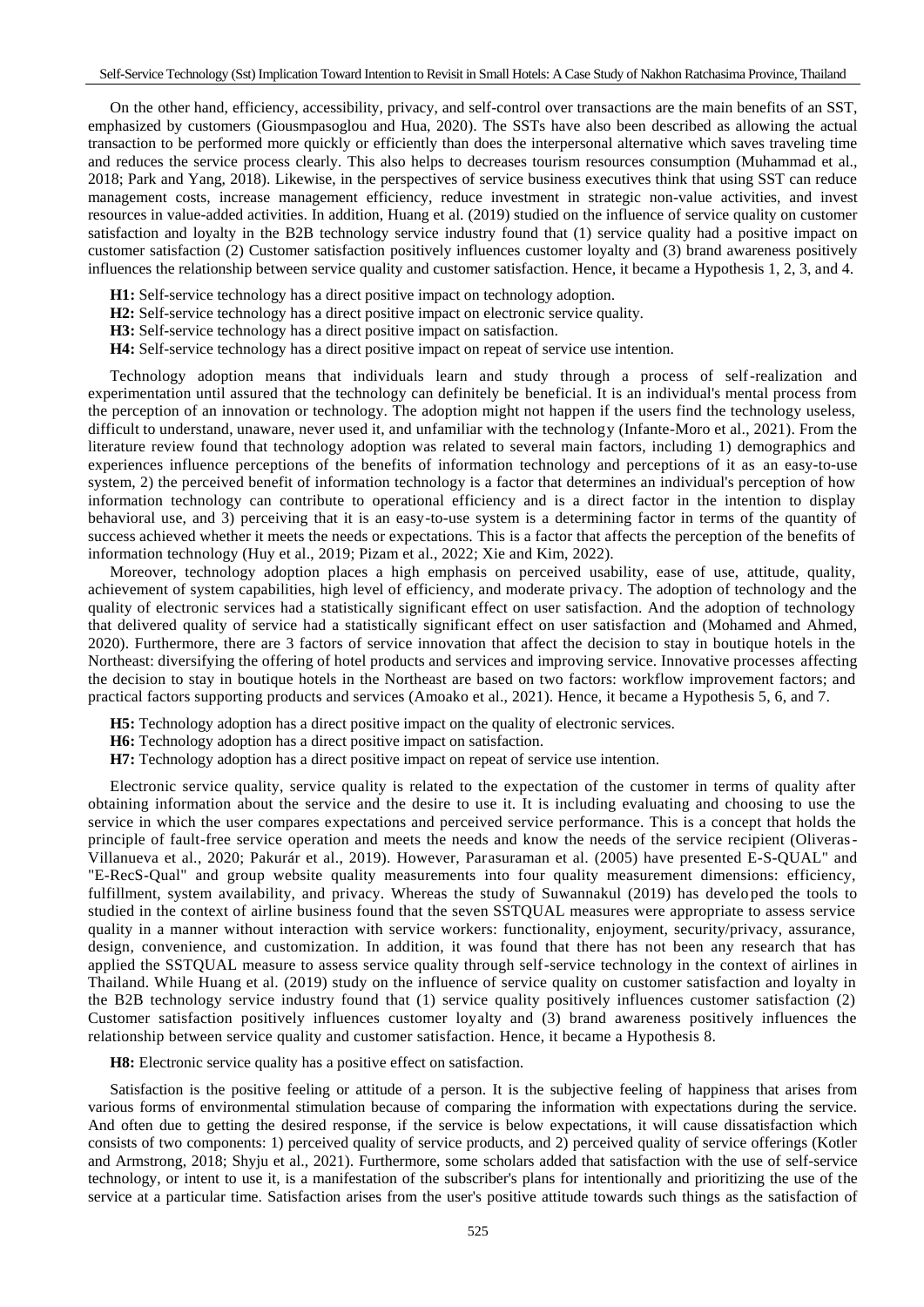using the service or receiving the service. It may come from the user attitude or the direct experience with a driving force in reuse. This may be measured by satisfaction or confidence in the service, continued use and participation in the development or improvement of the system (Mohamed and Ahmed, 2020). Many scholars revealed that satisfaction is the key to customer retention and repeat service is that customer satisfaction will lead to being a regular customer, buying new products that the company has introduced, as well as being interested in specific products of the company (Kankaew et al., 2021; Kotler and Armstrong, 2018; Ranjbarian and Khazaei, 2015). Repeat of service use intention is a return to the service of the customer resulting from their previous experience of the product or service and the satisfaction they expected or exceeded. This leads to the need to reuse the service because it is useful, valuable, and reasonable, resulting in repeat service behavior and word of mouth (Majeed et al., 2022; Nilsson and Wall, 2017). From the study of the relevant literature, it was found that there are many factors affecting the return of the customer, but the main factor for using the service again is satisfaction. However, from further studies, it can be concluded that the factors affecting the service reuse are 1) quality of electronic services, 2) perceived value and benefits, 3) safety, and 4) experience. and 5) satisfaction (Huang et al., 2019; Huy et al., 2019; Muhammad et al., 2018). Hence, it became a Hypothesis 9.

**H9:** Satisfaction has a positive effect on repeat of service use intention.

According to the scholars (e.g.: Giousmpasoglou and Hua, 2020; Suksutdhi, 2020; Suksutdhi and Boonyanmethaporn, 2022) mentioned the characteristics and its definition of the small hotel or the budget hotel which refer to the number of rooms that is the hotel with less than 100 rooms and provide the basic facilities and services. The room type is basic with necessities such as bedding, television, telephone, and bathroom. The room rates are cheap due to limited services and activities. The business management structure consists of the management department, Front office, Housekeeping, and the Repairs and maintenance department. It is an independent management, that is, an ownermanaged hotel, some of which are family-run. Most independently managed hotels can be found in main cities and communities. Nakhon Ratchasima province is the economic center of the lower northeastern region of Thailand which has been stated in the Economic Development Plan No. 5 of Thailand and is considered as one of the main cities of the country which has grown rapidly over the past few years. This is because of its biggest area province in Thailand. There are various popular touristic sites located in its mountainous geographical where the temperature is fine all year round. In addition, most of the hotel in the city area of the province is small hotels. From the change in customer behavior, guests have changed from staying in large hotels to small hotels, which offer good services similar to the large hotel. It has high privacy and gains closer care and attention is more familiar than a large hotel which resulting in increasing guests' service use decision (Giousmpasoglou and Hua, 2020; Suksutdhi, 2020; Suksutdhi and Boonyanmethaporn, 2022). Hence, this study, therefore, focuses on small hotels in the central business district of the province. From the literature review of the related studies above, it can be summarized the research conceptual model are in Figure 1 as follow:



Figure 1. Research Conceptual Model

#### **MATERIALS AND METHODS**

The quantitative approach was employed by using structural equation modeling for path analysis. The researcher used a probability sampling method and using a sample random sampling. The data was collected by using questionnaires. There were 412 samplings from small hotel guests in Nakhon Ratchasima Province via an online survey by Google form during the COVID-19 pandemic. The researcher employed both descriptive statistics and inferential statistics by using structural equation modeling (SEM). 51 items were used to measure the model of Self-service Technology (SST) toward return intention in small hotels. Therefore, a further detailed examination is carried out by looking at the standardized residual covariance of each item and modification indices. After measurement, the number of paths was taken to enhance the validity of the collected data. The fit indices were tested for SEM and found that CMIN/DF =  $1.058$ , GFI = .937, CFI = .998, NFI = .963, RFI = .949, RMSEA= .012, all of them passed the criteria (Hair et al., 2014; Schumacker and Lomax, 2010).

The final questionnaire included 38 variables which are provided as follows: 4 questions were allocated to Selfservice Technology, 8 questions were allocated to Technology Adoption, 13 questions were allocated to Electronic Service Quality, while 9 questions were allocated to Satisfaction, and lastly, 4 questions were allocated to Repeat of Service Use Intention which was indeed derived from several published papers as shown in Table 1.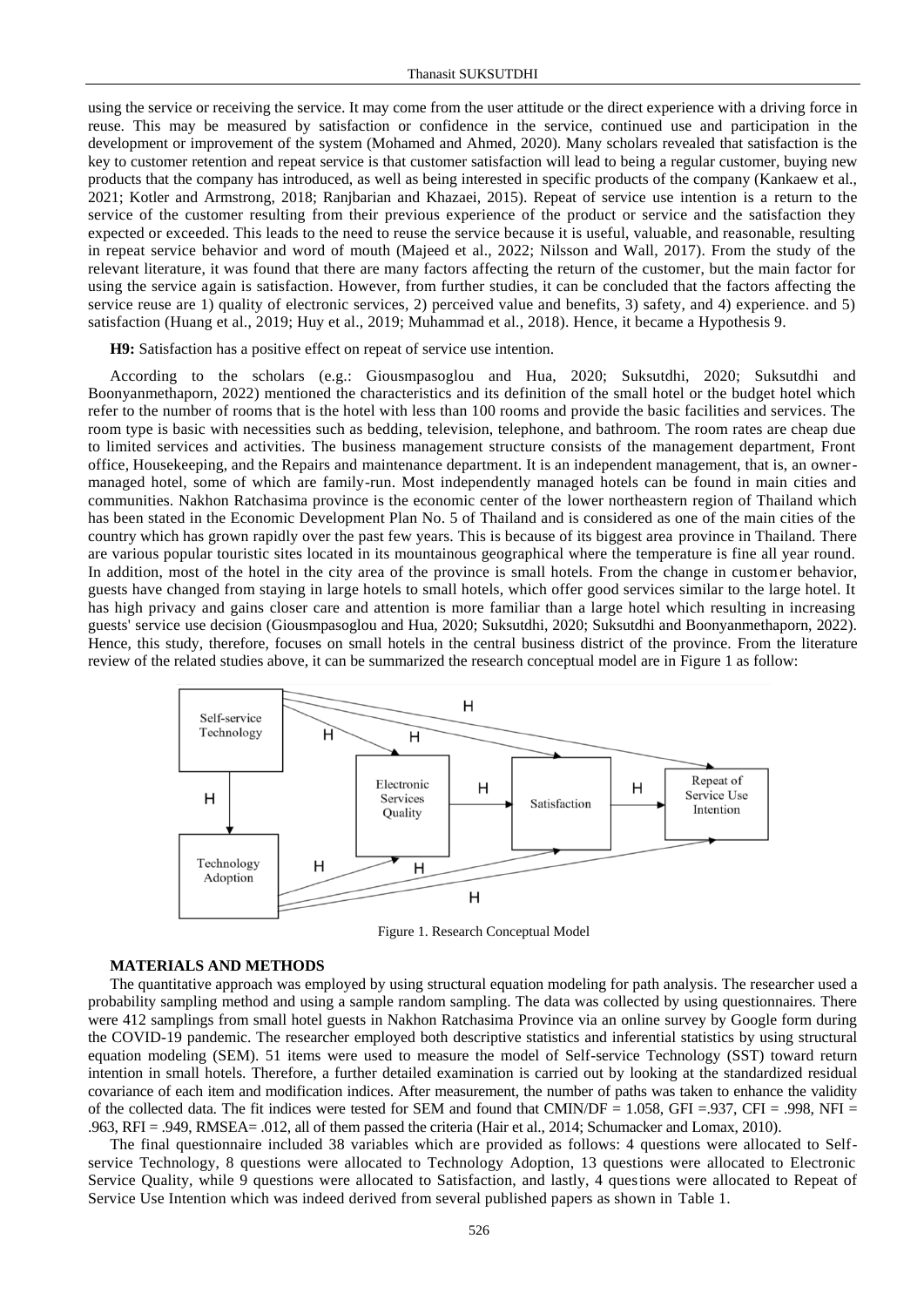| <b>Variables</b>           | <b>Items</b>                                               | <b>References</b>                                                                                                      |  |  |
|----------------------------|------------------------------------------------------------|------------------------------------------------------------------------------------------------------------------------|--|--|
|                            | SST1 (Efficient connection)                                | Considine and Cormican (2016),                                                                                         |  |  |
| Self-service<br>Technology | SST3 (Product presentation is clear and attractive)        | Giousmpasoglou and Hua (2020), Huang et al. (2019), Huy<br>et al. (2019), Muhammad et al., 2018),                      |  |  |
|                            | SST4 (Support for a variety of system functions)           | Safaeimanesh et al. (2021) Scherer et al. (2015),                                                                      |  |  |
|                            | SST6 (Products and services are diverse and comprehensive) | Shiwen et al. (2021)                                                                                                   |  |  |
|                            | PU1 (Reduce the transaction time)                          |                                                                                                                        |  |  |
| Technology                 | PU2 (Browsing immediately)                                 |                                                                                                                        |  |  |
| Adoption                   | PU3 (Browsing faster)                                      | Amoako et al. (2021), Considine and Cormican (2016),                                                                   |  |  |
|                            | PU4 (It can be done immediately)                           | Huy et al. (2019), Infante-Moro et al. (2021),<br>Mohamed and Ahmed (2020), Pizam et al. (2022),<br>Xie and Kim (2022) |  |  |
|                            | PEU1 (Ease of searching from various sources)              |                                                                                                                        |  |  |
|                            | PEU2 (Ease of installation and loading)                    |                                                                                                                        |  |  |
|                            | PEU3 (Easy-to-use structure layout)                        |                                                                                                                        |  |  |
|                            | PEU6 (Convenience in payment)                              |                                                                                                                        |  |  |
| Electronic                 | EFF1 (Ouick access)                                        |                                                                                                                        |  |  |
|                            | EFF2 (Display information quickly)                         |                                                                                                                        |  |  |
|                            | EFF3 (Fast)                                                |                                                                                                                        |  |  |
|                            | EFF4 (Transaction correctly)                               |                                                                                                                        |  |  |
|                            | FFM1 (Receive orders correctly)                            | Huang et al. (2019),                                                                                                   |  |  |
|                            | FFM2 (offer products or services as requested)             | Oliveras-Villanueva et al. (2020),                                                                                     |  |  |
|                            | SA1 (Activate immediately)                                 | Pakurár et al. (2019),                                                                                                 |  |  |
| Service Quality            | SA2 (Stable continuous work)                               | Parasuraman et al. (2005),                                                                                             |  |  |
|                            | SA3 (No crash or stop working)                             | Suwannakul (2019)                                                                                                      |  |  |
|                            | SA4 (Accurately calculate and display)                     |                                                                                                                        |  |  |
|                            | PVC1 (Protect personal information of users)               |                                                                                                                        |  |  |
|                            | PVC2 (Security check procedure)                            |                                                                                                                        |  |  |
|                            | PVC3 (Secure financial transactions)                       |                                                                                                                        |  |  |
| Satisfaction               | WIC3 (Display data accurately and completely)              |                                                                                                                        |  |  |
|                            | WIC4 (Interact immediately)                                |                                                                                                                        |  |  |
|                            | WIC5 (Easy to find information)                            |                                                                                                                        |  |  |
|                            | PQ1 (Motivated)                                            | Kankaew et al. (2021), Kotler and Armstrong (2018),                                                                    |  |  |
|                            | PQ3 (Timely delivery of information)                       | Mohamed and Ahmed (2020), Pakurár et al. (2019),                                                                       |  |  |
|                            | PV1 (The importance of searching for information)          | Ranjbarian and Khazaei (2015), Shyju et al. (2021)                                                                     |  |  |
|                            | PV2 (Save time)                                            |                                                                                                                        |  |  |
|                            | PV3 (Convenient)                                           |                                                                                                                        |  |  |
|                            | PV4 (Easy to use)                                          |                                                                                                                        |  |  |
| Repeat of                  | IRS2 (Safety)                                              | Huang et al. (2019) Huy et al. (2019),                                                                                 |  |  |
| Service Use                | IRS3 (Value recognition)                                   | Majeed et al. (2022), Muhammad et al. (2018),                                                                          |  |  |
| Intention                  | IRS4 (Good experience)                                     | Nilsson and Wall (2017)                                                                                                |  |  |
|                            | IRS5 (Satisfaction)                                        |                                                                                                                        |  |  |

|  | Table 1. The Final Questionnaire Variables |  |
|--|--------------------------------------------|--|
|  |                                            |  |

## **RESULTS AND DISCUSSION**

The personal information of all 412 respondents revealed that most of them 262 were female accounted for 63.60% and 150 were male which accounted for 36.40%. Most of them were Generation Y (21 - 38 years old) amount of 151 people accounted for 36.70%. A large group of respondents were the single status amount of 263 people accounted for 63.80%. The respondents were 292 who graduated with a bachelor's degree or equivalent which accounted for 70.00 %. They were the private company employees amount of 155 people accounted for 37.60%, and the average income per month was more than 444 - 740 USD amount of 163 people accounted for 39.60%.

The structural model comprising of self-service technology, technology adoption, electronic service quality, satisfaction, and repeat of service use intention. After measurement model of the research, construct achieved the acceptable goodness-of-fit, the remaining 38 indicators were loaded on their respective constructs and performed by CFA to estimate the fit indices for the overall measurement model. The hypotheses were related to the relationships between self-service technology, technology adoption, electronic service quality, satisfaction, and repeat service use intention. This hypothesized model was tested using SEM and the path diagram is presented in Figure 2 which can be explained as follow.

Hypothesis 1, 2, 3, and 4 predicted that self-service technology has a direct positive impact on technology adoption, electronic service quality, satisfaction, and repeat of service use intention respectively. The model presents the path estimates of self-service technology on technology adoption with factor loading value equals to 1.00, on electronic service quality with factor loading value equals to -0.49, on satisfaction with factor loading value equals to -0.54, and on repeat of service use intention with factor loading value equals to 1.04. For self-service technology (SST), SST3 and SST4 are having a high factor loading value of 0.88 and 0.80 respectively. The research results showed that self-service technology (SST) has direct significantly affected technology adoption, electronic service quality, satisfaction, and the repeat service use intention respectively which is consistent with the findings of Giousmpasoglou and Hua (2020), Huang et al. (2019), Huy et al. (2019), Muhammad et al. (2018), Scherer et al. (2015) and Shiwen et al, (2021).

Hypothesis 5, 6, and 7 predicted that technology adoption has a direct positive impact on electronic service quality, satisfaction, and repeat of service use intention respectively. The model presents the path estimates of technology adoption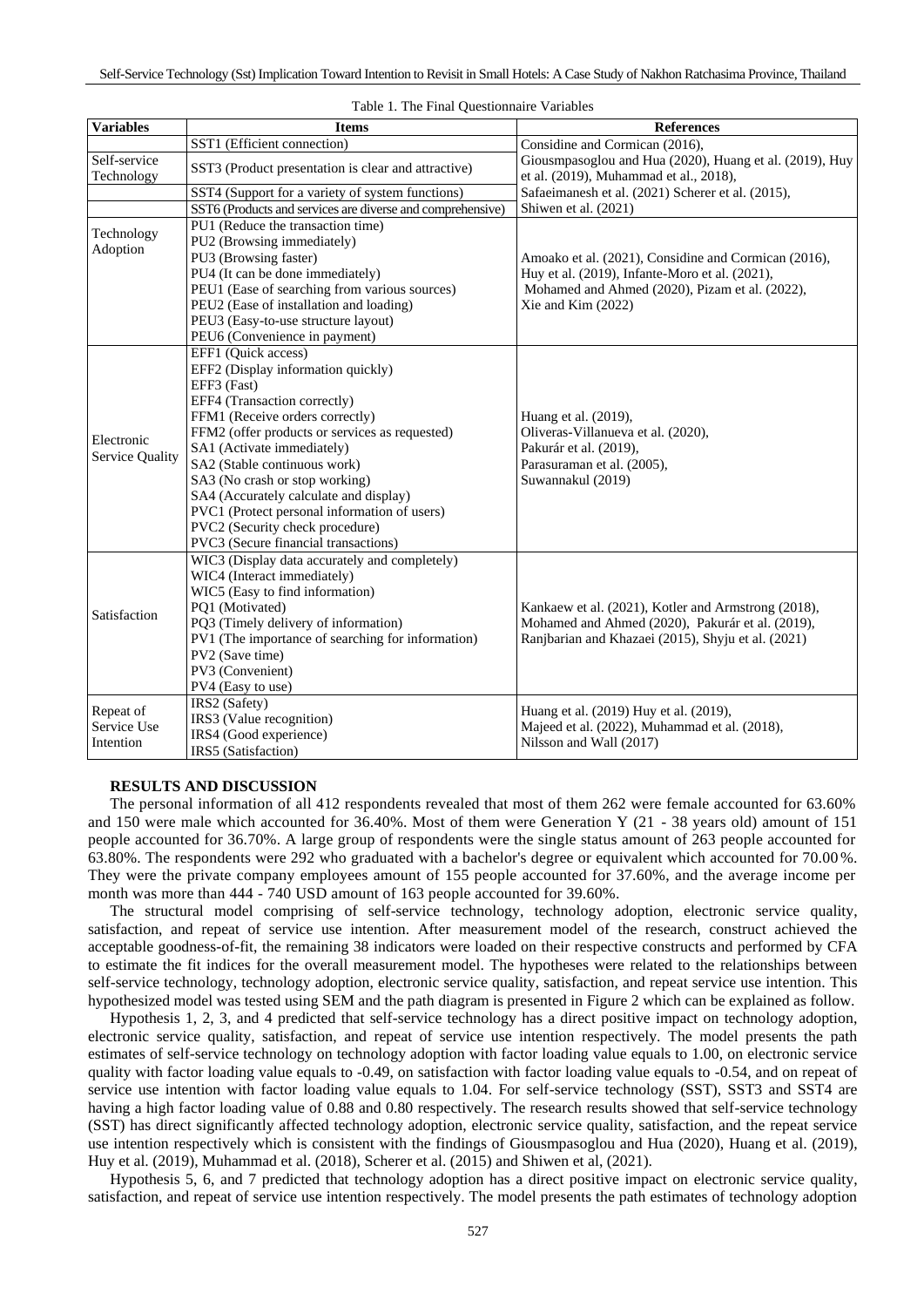on electronic service quality with factor loading value equals to 1.16, on satisfaction with factor loading value equals to 1.04, and on repeat of service use intention with factor loading value equals to 1.064. Technology adoption consists of two factors, perceived usefulness (PU) and perceived ease of use (PEU). PU2 and PU4 are having a factor loading value equal to 0.85 and 0.81 respectively. Electronic service quality consists of four factors, efficiency (EFF), fulfillment (FFM), system availability (SA), and privacy (PVC). The highest factor loading value of each are EFF3, FFM2, SA2, SA4, and PVC3. The research results revealed that technology adoption has direct significantly affected electronic service quality, satisfaction, and repeats service use intention which is consistent with the findings of Amoako et al. (2021), Huy et al. (2019), Infante-Moro et al. (2021), Mohamed and Ahmed (2020), Pizam et al. (2022), and Xie and Kim (2022).

Hypothesis 8 predicted that electronic service quality has a positive effect on satisfaction. The model presents the path estimates of electronic service quality on satisfaction with a factor loading value equal to 0.41. Satisfaction has three factors, website interface correction (WIC), perceived quality (PQ), and perceived value (PV). The highest factor loading value of each are WIC5, PQ3, PV1, and PV3. While hypothesis 9 predicted that satisfaction has a positive effect on repeat of service use intention (IRS). The model presents the path estimates of satisfaction on repeat of service use intention with factor loading value equals to 0.21 which IRS2, IRS3, IRS4 are having factor loading value 0.82 equally. The research results illustrated that electronic service quality has direct significantly affected satisfaction only, and satisfaction has direct significantly affected the repeat service use intention which are consistent with the findings of Huang et al. (2019) Huy et al. (2019), Kankaew et al. (2021), Kotler and Armstrong (2018), Majeed et al. (2022), Mohamed and Ahmed (2020), Muhammad et al. (2018), Nilsson and Wall (2017), Ranjbarian and Khazaei (2015), and Shyju et al. (2021).

In this case, self-service technology, technology adoption, and satisfaction develop the repeat service use intention, and these three variables all together influence repeat service use intention for small hotels in Nakhon Ratchasima province.



Figure 2. The Structural Model of the Study

### **CONCLUSION**

This study was conducted to find the effect of self-service technology, technology adoption, electronic service quality, and satisfaction on repeat service use intention for small hotels in Nakhon Ratchasima province, Thailand. The confirmatory factor analysis of self-service technology (SST) index of hotel guests toward repeat service use intention found that model is consistent with empirical material in statistical significance. It can confirm that three significant factors effects on repeat service use intention which are 1) self-service technology, 2) technology adoption, and 3) satisfaction. The results show that self-service technology (SST) has direct significantly affected technology adoption, electronic service quality, satisfaction, and the repeat service use intention respectively which is consistent with the findings of Giousmpasoglou and Hua (2020), Huang et al. (2019), Huy et al. (2019), Muhammad et al. (2018), Scherer et al. (2015), and Shiwen et al. (2021). As well the technology adoption has direct significantly affected electronic service quality, satisfaction, and repeats service use intention which is consistent with the findings of Amoako et al. (2021), Huy et al. (2019), Infante-Moro et al. (2021), Mohamed and Ahmed (2020), Pizam et al. (2022), and Xie and Kim (2022). While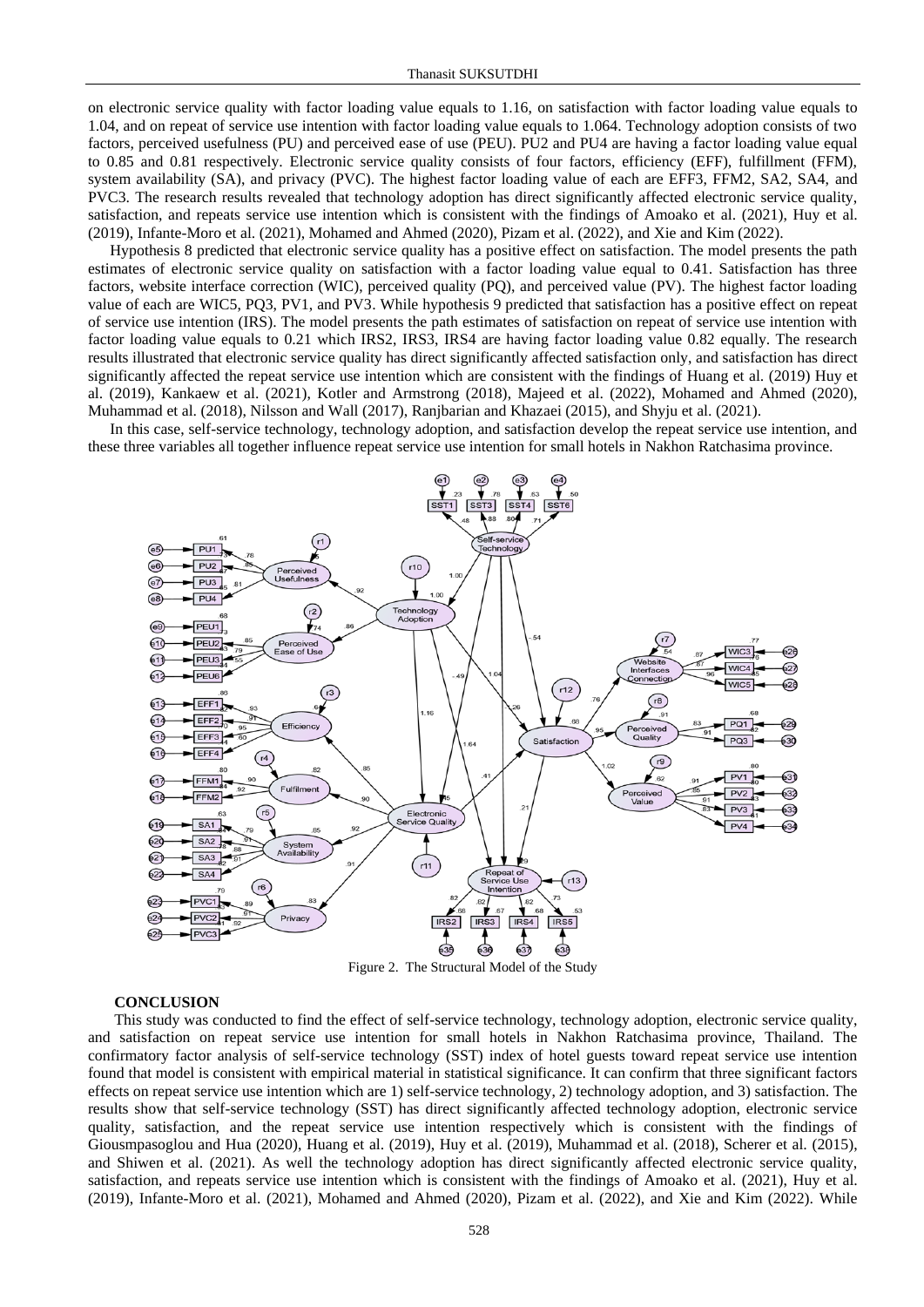electronic service quality has direct significantly affected satisfaction only, and satisfaction has direct significantly affected the repeat service use intention which are consistent with the findings of Huang et al. (2019), Huy et al. (2019), Kankaew et al. (2021), Kotler and Armstrong (2018), Majeed et al. (2022), Mohamed and Ahmed (2020), Muhammad et al. (2018), Nilsson and Wall (2017), Ranjbarian and Khazaei (2015), and Shyju et al. (2021).

Therefore, this research contributes the new model for small hotels to implement the use of self-service technology (SST) for small hotels which it should focus on the following.

1) For SST, small hotels should realize the efficient connection of SST, it should be stable and smooth, no slow response or signal interruption all the time, and the product and service information should be clear and attractive. SST devices should be able to support the operation of a wide variety of computer systems because the guests may access it from different platforms. Furthermore, hotel products and services in SST should be diverse and comprehensive which provide for guests to select (Giousmpasoglou and Hua, 2020; Huang et al., 2019; Huy et al., 2019; Muhammad et al., 2018; Scherer et al., 2015; Shiwen et al., 2021).

2) For technology adoption, small hotels should focus on perceived usefulness and perceived ease of use that reduce the transaction and traveling time. Browsing should be done very fast and immediately because fast service represents the hotel's service quality. Thus, the hotel should also focus on the quality of the Internet system. Furthermore, the searching of self-service technology should be supported from various sources, the installation and loading should be easy to perform, the structured layout should be easy to use and understand for some types of guests such as the elderly, as well as the ease of various forms of payment that should be convenience and support the different types of payment. Hence, the perceived usefulness and perceived ease of use are reflected the guest satisfaction which effects the return of the service use intention (Kankaew et al., 2021; Kotler and Armstrong, 2018; Mohamed and Ahmed, 2020; Muhammad et al., 2018; Park and Yang, 2018; Ranjbarian and Khazaei, 2015; Shyju et al., 2021).

3) Satisfaction is clearly affected to repeat of service use intention; thus, small hotels should focus on the guests' safety while using SST. It should encourage value recognition which the guest should perceived what they receive from using SST. In addition, all of activities of using SST should create over all good experience such electronic service quality, variety of products and services, hotel information, clear and easy to use, attractive, support of various types of payment, etc. (Huang et al., 2019; Huy et al., 2019; Majeed et al., 2022; Muhammad et al., 2018; Nilsson and Wall, 2017).

This research also contributes for theoretical implications, given the scarcity of research on self-service technology (SST) in small hotels, filling an important research gap to measure the repeat of service use intention with an in -depth understanding of small hotel guests. It provides a tool to identify the repeat of service use intention that guests prefer and to evaluate the performance of small hotels providing the SST provide.

In addition, in an era of digital economy where technology plays an increasingly important role in hos pitality industry, small hotels need to adapt and survive the increasingly intense competition. The adoption of technology is necessary for small hotel businesses to create comfort and convenience for their guests as much as possible. Therefore, this research will be a guideline in applying technology to suit the size of the hotel business and its budget in order to create satisfaction in the use of technology and affect the use of the service again. Finally, for research limitations, due to COVID-19 pandemic, data was collected online using the Google platform with self-identified participants, nonetheless, to avoid the retrieval failure problem, hotel guests should be surveyed just after their stay in the hotel or no t long afterward. Further, the hotel type or hotel star rating was not under consideration in this research.

#### **Acknowledgement**

This work was supported by the research fund of Suranaree University of Technology, Thailand. The writing of this article was made possible by the support received from several people. The author would therefore like to take this opportunity to express their gratitude. The author would also like to thank the support and enthusiasm of all the respondents to the surveys conducted and, the insightful information that they provided.

## **REFERENCES**

- Amoako, G.K., Doe, J.K., & Neequaye, E.K. (2021). Online innovation and repurchase intentions in hotels: the mediating effect of customer experience. *International Hospitality Review,* https://doi.org/10.1108/IHR-02-2021-0008
- Beard, C., & Russ, W. (2017). Event Evaluation and Design: Human Experience Mapping. *Event Management,* 21(3), 365-374. https://doi.org/10.3727/152599517X14942648527563
- Considine, E., & Cormican, K. (2016). Self-service technology adoption: An analysis of customer to technology interactions. *Procedia Computer Science,* 100, 103-109. https://doi.org/10.1016/j.procs.2016.09.129
- Giousmpasoglou, C., & Hua, T.T. (2020). The Use of Self-Service Technologies in Budget Hotels: The Case of Bournemouth. *European Journal of Tourism Hospitality and Recreation,* 10(3), 251-261. https://doi.org/10.2478/ejthr-2020-0022
- Hair, J.F., Black, W.C., Babin, B.J., & Anderson, R.E. (2014). *Multivariate data analysis: Pearson new international edition*, Pearson, Essex, United Kingdom.
- Hanks, L., Line, N.D., & Mattila, A.S. (2015). The Impact of Self-Service Technology and the Presence of Others on Cause-Related Marketing Programs in Restaurants. *Journal of Hospitality Marketing & Management,* 25(5), 547-562. https://doi.org/10.1080/19368623.2015.1046536

Huang, P.L., Lee, C.Y., & Chen, C.C. (2019). The influence of service quality on customer satisfaction and loyalty in B2B technology service industry. *Total Quality Management & Business Excellence,* 30(13-14), 1449-1465. https://doi.org/10.1080/14783363.2017.1372184 Huy, L.V., Hoan, N.P.T., Pham, L., & Berry, R. (2019). Technology Readiness and Satisfaction in Vietnam's Luxury Hotels.

- *International Journal of Management and Decision Making,* 18(2), 183-208. https://doi.org/10.1504/IJMDM.2019.098648
- Infante-Moro, A., Infante-Moro, J.C., & Gallardo-Pérez, J. (2021). Key Factors in the Implementation of the Internet of Things in the Hotel Sector. *Applied Sciences,* 11(7), 2924. https://doi.org/10.3390/app11072924